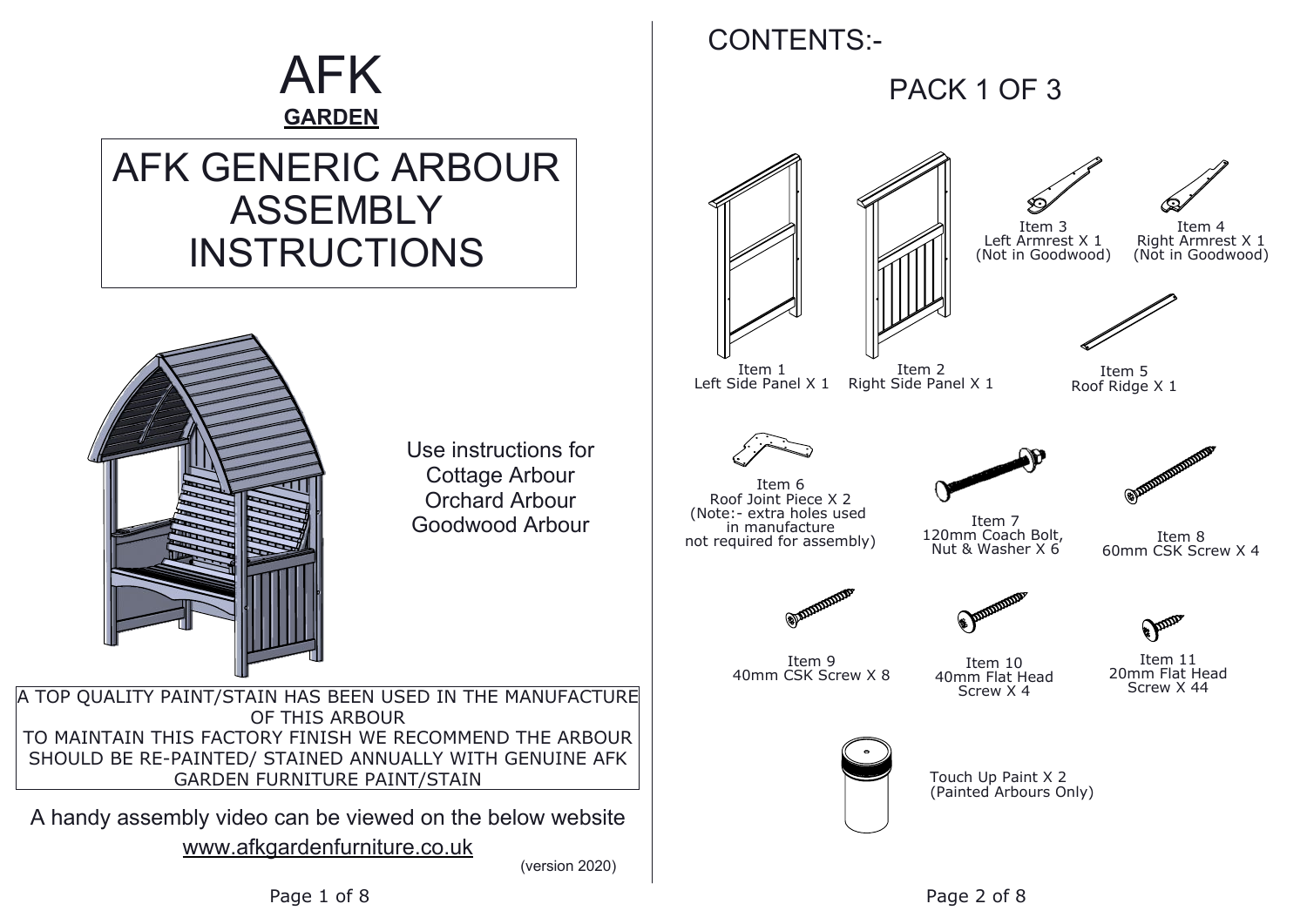![](_page_1_Picture_7.jpeg)

Item 14 Seat Back Panel X 1

![](_page_1_Picture_13.jpeg)

Item 15 Seat Base Panel X 1

![](_page_1_Picture_9.jpeg)

Item 16 Upper Back Panel X 1

![](_page_1_Picture_11.jpeg)

Item 18<br>Back Panel Joiner X 2

![](_page_1_Picture_15.jpeg)

Item 17 Mid Back Panel X 1

![](_page_1_Picture_17.jpeg)

Item 19 Lower Back Panel X 1 Item 18

![](_page_1_Picture_19.jpeg)

CONTENTS:-

### PACK 2 OF 3 CONTENTS:-

![](_page_1_Picture_1.jpeg)

![](_page_1_Picture_2.jpeg)

Item 12<br>Left Side Roof Panel X 1

Item 12<br>E Roof Panel X 1 Provid Right Side Roof Panel X 1

## PACK 3 OF 3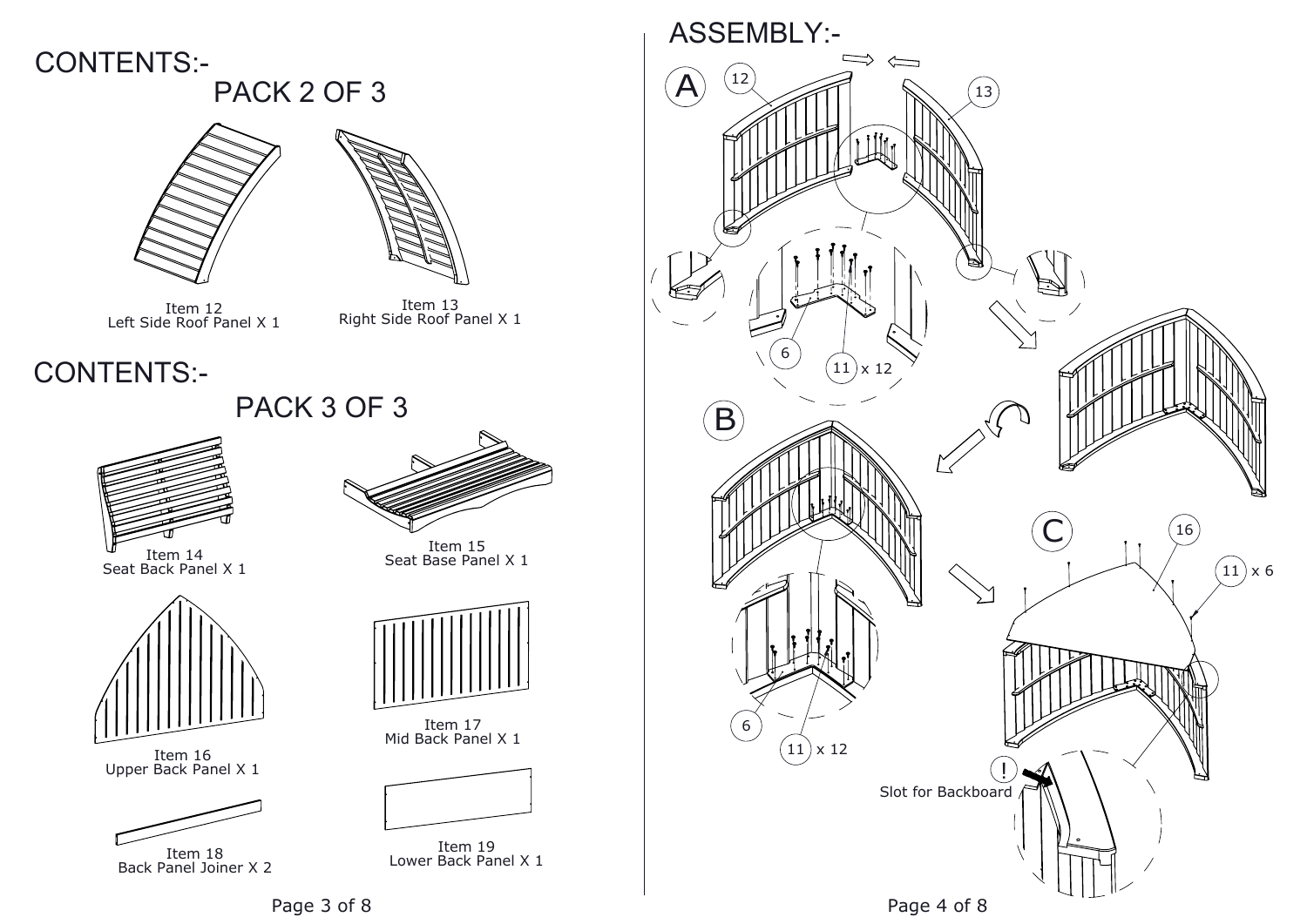![](_page_2_Picture_0.jpeg)

![](_page_2_Picture_1.jpeg)